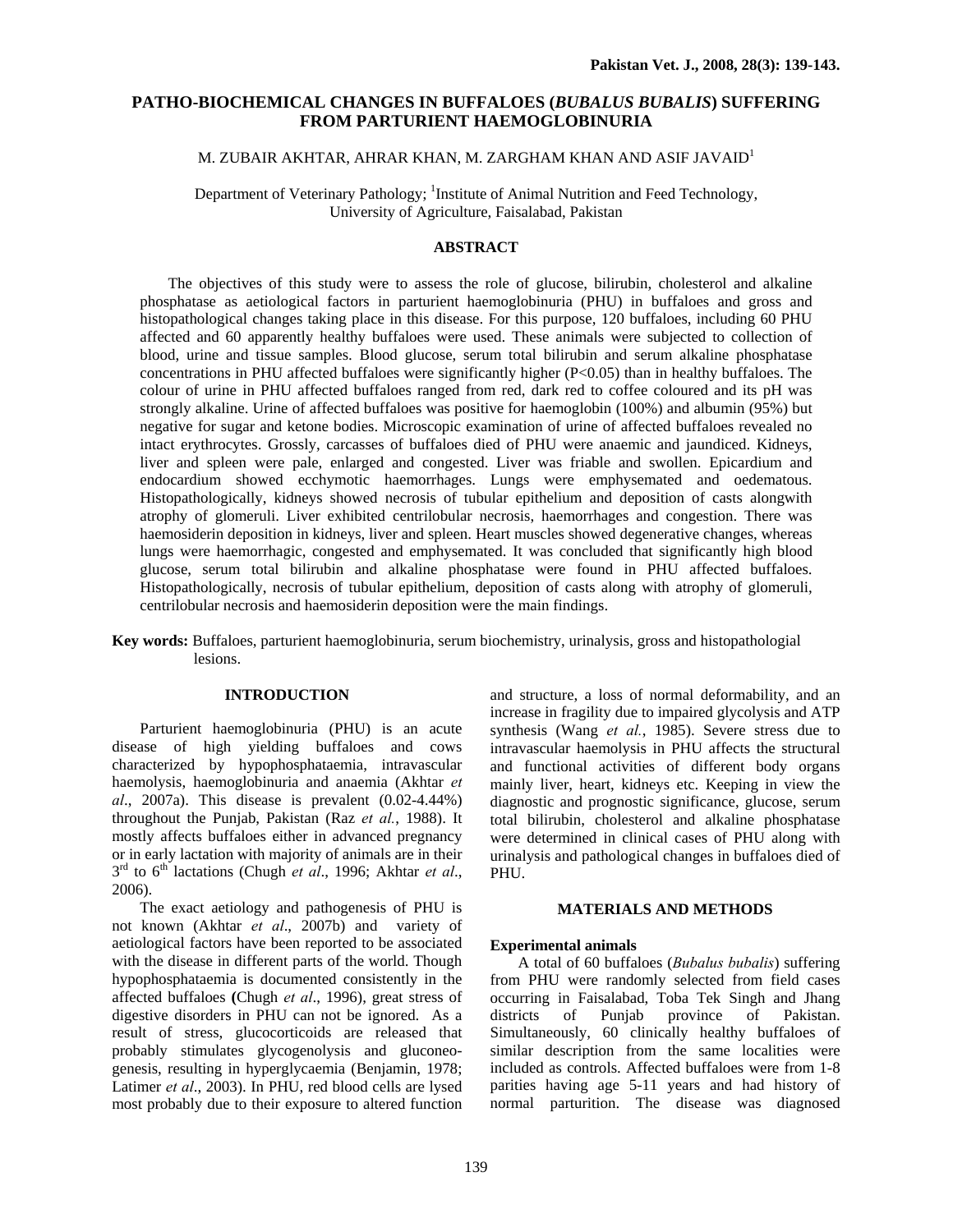clinically on the basis of specific signs such as haemoglobinuria and characteristic straining while defecating in early lactation or in advanced pregnancy (Digraskar *et al*., 1991). The possibility of other diseases causing a reddish colouration of urine like babesiosis, leptospirosis and bacillary haemglobinuria was ruled out through laboratory tests.

### **Sample collection and analysis**

 Blood samples were collected from the jugular vein of each animal, serum was separated and stored in aliquots at  $-20^{\circ}$ C until analysed for biochemical parameters. Blood glucose (Cat. # GL 2586, Randox Laboratories Ltd., UK), serum cholesterol (Cat # 4248, Biocon Diagnostik, Germany), serum total bilirubin (Cat # 1965, Biocon Diagnostik, Germany) and serum alkaline phosphatase (Cat # 1622, Biocon Diagnostik, Germany) were determined photometrically using the diagnostic kits following the instructions of the manufacturer.

 Urine samples were collected from each animal using a sterilized catheter into clean, dry, sterilized brown coloured glass bottles, brought to laboratory immediately and processed for gross, microscopic and biochemical analysis. These urine samples were examined for colour, pH, proteins, sugar, blood (haemoglobin) and ketone bodies following the procedures described by Benjamin (1978). For microscopic examination, urine sediment was obtained by centrifuging the sample at 3000 rpm for 5 minutes. A drop of sediment was placed on a clean, grease free glass slide, covered with a cover slip and examined under the microscope to identify erythrocytes, leukocytes (pus cells), epithelial cells, casts, crystals and bacteria. Maximum, minimum and mean number of RBCs, WBCs (pus cells) and epithelial cells per high power field per case was calculated and scored accordingly.

 Gross lesions in organs including liver, lungs, spleen, kidneys, and heart were recorded in buffaloes died of parturient haemoglobinuria. Samples of morbid tissues were collected and preserved in 10% neutral buffered formalin. Tissue sections of 4-6 µm thick were cut, stained with haematoxylin and eosin stain and examined for histopathological studies.

#### **Statistical analysis**

 The data regarding glucose, total bilirubin, cholesterol and alkaline phosphatase were analysed by using t-test. Chi-square was applied to know the difference in colour and pH of urine in healthy and PHU affected buffaloes on personal computer by using Minitab computer program (Anonymous, 2003). The level of significance was P< 0.05.

#### **RESULTS**

Blood glucose, serum total bilirubin and serum alkaline phosphatase concentrations were significantly (P<0.05) higher in PHU affected buffaloes than healthy buffaloes (Table 1). The difference in serum cholesterol level between healthy and haemoglobinuria affected buffaloes was statistically non-significant.

The colour of urine in haemoglobinuric buffaloes ranged from red (28%), dark red (20%) to coffee coloured (52%), depending upon the severity and duration of illness. Chi-square analysis revealed significant difference in frequency of buffaloes passing urine of different colours ( $\chi^2$  = 7.006, df = 2, P<0.05). In healthy buffaloes, the colour of urine was yellow. The pH of urine in haemoglobinuric buffaloes  $(8.39 \pm 0.26)$ was significantly  $(P<0.05)$  higher than in healthy buffaloes  $(7.91 \pm 0.25)$ .

Urine of haemoglobirnuric buffaloes was positive for haemoglobin (100%) and albumin (95%) but negative for sugar and ketone bodies. Urine of healthy buffaloes was negative for haemoglobin, albumin, sugar and ketone bodies. Microscopic examination of urine of affected buffaloes revealed no intact erythrocytes but few epithelial cells and crystals (amorphous phosphate and triple phosphate) were present.

Grossly, carcasses of buffaloes died of PHU were found anaemic and jaundiced. The urinary bladder was distended with red to coffee coloured urine. Kidneys were pale and enlarged. Liver was pale, congested, friable and swollen. Gall bladder was distended with thick bile. Spleen was enlarged and congested. Epicardium and endocardium showed ecchymotic haemorrhages. Lungs were emphysemated and oedematous. Small and large intestines did not show any lesion.

Histopathologically, kidneys showed necrosis of tubular epithelium and deposition of hyaline casts in the lower nephrons (Fig. 1). Glomerulous atrophy with distension of urinary spaces (Fig. 2) and haemosiderin deposition were observed. The liver showed necrosis (Fig. 3), congestion and haemosiderin deposition. Spleen showed haemosiderin deposition nearly in all cases. Heart muscles showed haemorrhages and degenerative changes in the form of vacuolation, condensation of nuclei, pyknosis and necrosis of the cells. Lungs showed haemorrhages, congestion and alveolar walls were thickened. Atelactasis and emphysema was a prominent feature. Necrosis and sloughing of bronchiolar epithelium alongwith mild cellular infiltration were observed.

#### **DISCUSSION**

Increased blood glucose levels in PHU affected buffaloes observed in the present study were nearly the same as reported by Pandey and Misra (1987) in PHU affected buffaloes (74.87  $\pm$  2.48 mg/dL). In ruminants, volatile fatty acids (VFA) are the main source of energy. Anorexia in PHU leads to non-availability of volatile fatty acids in sufficient quantity, therefore, affected animal has to depend upon oxidative glucose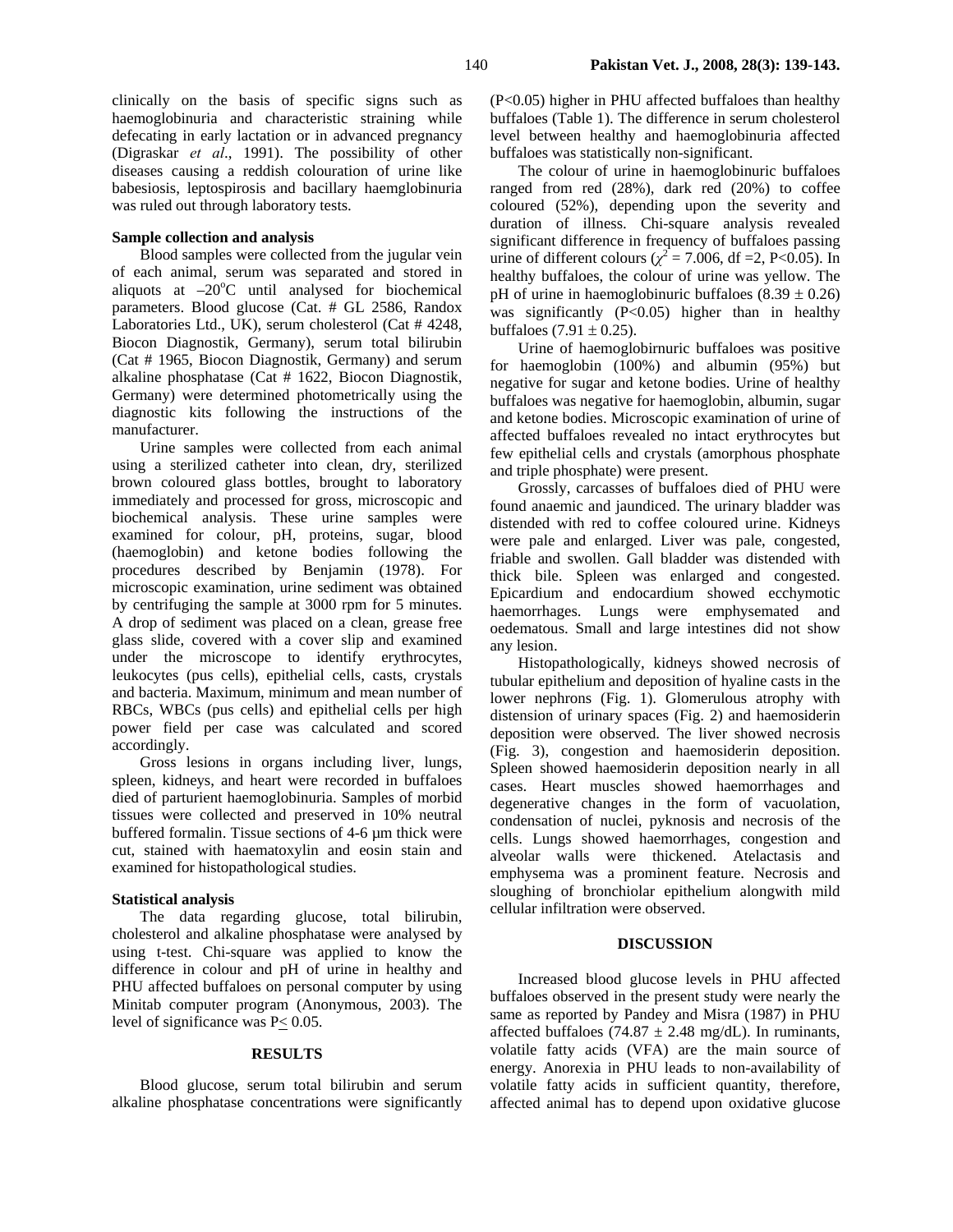metabolism for its energy requirements, causing glycogenolysis. Moreover, glucocorticoids released due to stress of digestive disorders in PHU probably stimulate glycogenolysis and gluconeogenesis, resulting in hyperglycaemia (Benjamin, 1978; Singh *et al*., 1989; Latimer *et al.*, 2003).



**Fig. 1: Kidneys of parturient haemoglobinuria affected buffaloes showing necrosis of tubular epithelium (arrow heads), deposition of casts (D) and cellular infiltration (arrow) (200 X; H & E).** 



**Fig. 2: Increased urinary spaces due to glomerulous atrophy (arrow) and lobulation, necrosis of tubular epithelium (arrow heads) and deposition of casts (D) in kidneys of parturient haemoglobinuria affected buffaloes (200 X; H & E).** 

 A significant increase in the serum total bilirubin in PHU affected buffaloes  $(4.24 \pm 2.49 \text{ mg/dL})$  compared to healthy buffaloes was observed in the present study. These findings are in agreement with the results  $(3.30 \pm$ 0.51 mg/dL) reported by Digraskar *et al.* (1996), while the levels of 7.64  $\pm$  1.19 and 7.9 mg/dL reported by Kurundkar *et al.* (1981) and Pirzada and Ali (1990), respectively, were higher than the present findings. The increase in the serum total bilirubin concentration in

PHU could be due to increased destruction of erythrocytes (haemolysis), hepatocellular damage, cholestasis and anorexia/dehydration (Benjamin, 1978; Kurundkar *et al.,* 1981; Pirzada and Ali, 1990). In severe haemolysis, hypoxia develops which affects the structure and functions of liver (Stogdale, 1981). Loss of hepatic functions results in decreased capacity for bilirubin uptake, conjugation and/or secretion (Latimer *et al.,* 2003).

 The level of serum alkaline phosphatase (ALP) was significantly increased in PHU affected buffaloes  $(232.50 \pm 58.68 \text{ U/L})$ . The value of 378.00  $\pm$  36.51 IU/L reported by Singh *et al.* (1992) was higher than the present findings. Increased serum ALP concentration could be attributed to the drastic fall in haemoglobin levels as a result of intravascular haemolysis which creates generalized hypoxia. The anoxic conditions developed in the liver, heart and kidneys cause damage to cell membranes, resulting in leakage of ALP (Cornelius, 1980). Histopathological findings observed in the present study and reported by Kurundkar *et al.* (1981) and Digraskar *et al.* (1991) in PHU affected buffaloes also support this view.

 The colour of urine in PHU affected buffaloes ranged from red to coffee coloured, depending upon the severity and duration of illness. Urinalysis of PHU affected buffaloes in the present study revealed presence of haemoglobin and albumin, and absence of sugar and ketone bodies. On microscopic examination, no intact erythrocytes but few epithelial cells and crystals (phosphates) were observed. Similar observations were reported by Digraskar *et al.* (1991) and Jubb *et al.* (1993). Changes observed in urine could be attributed to damage to kidneys resulting from anaemic hypoxia caused by excessive haemolysis (Digraskar *et al*., 1991). Kurundkar *et al.* (1981) reported presence of ketone bodies in PHU affected buffaloes which were contradictory with the results of the present study.



**Fig. 3: Massive centrilobular necrosis in liver of parturient haemoglobinuria affected buffaloes (100 X; H & E).**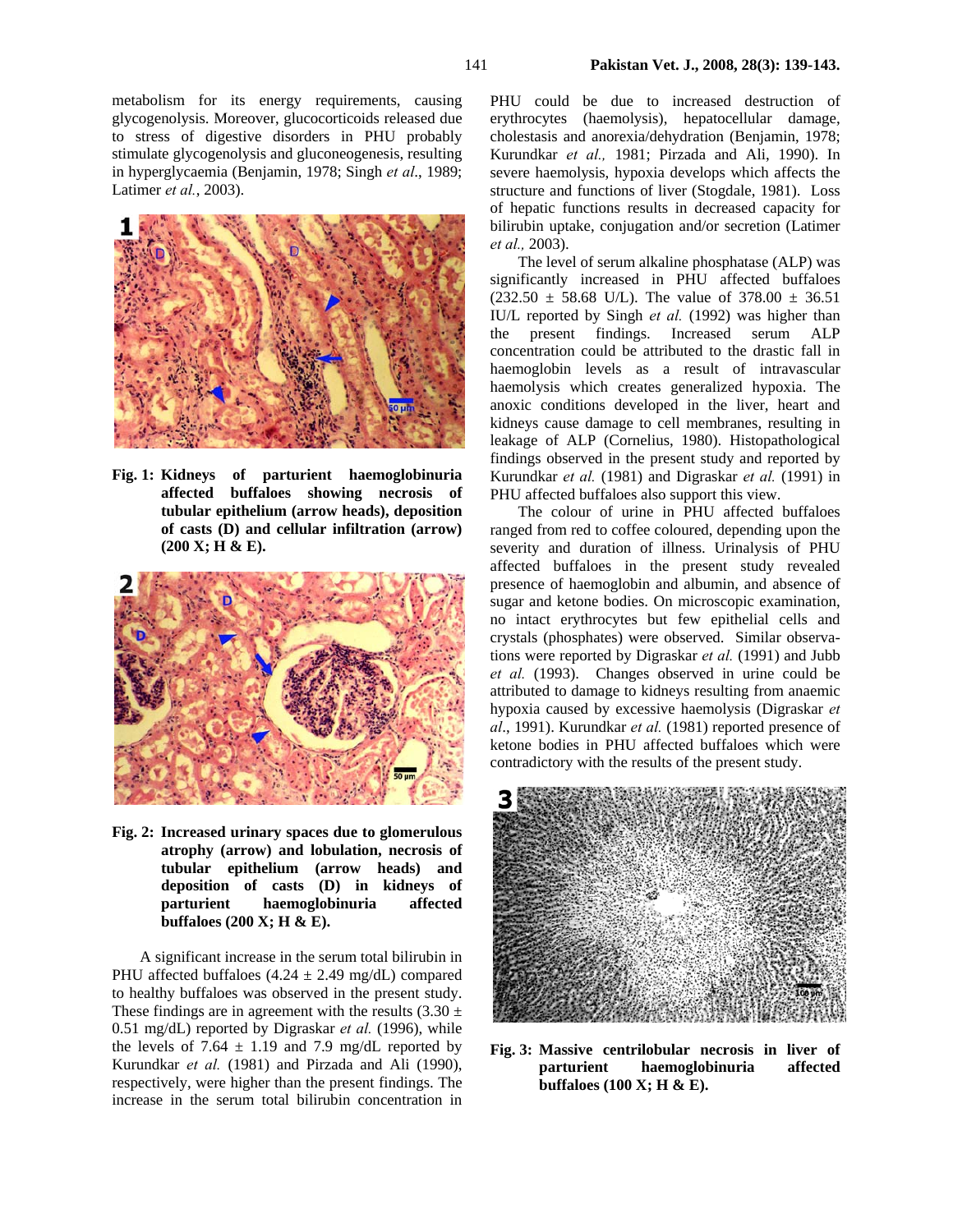Carcasses of buffaloes died of PHU were anaemic and jaundiced. Grossly, liver was pale, congested, friable and swollen along with distended gall bladder. Histopathologically, centrilobular necrosis, haemorrhages, congestion and haemosiderin deposition were observed. Theses changes in the liver could be attributed to excessive turnover of bile due to constant haemolysis (Digraskar *et al*., 1991).

Lungs of PHU affected buffaloes were oedematous, haemorrhagic, congested, atelactic and emphysemated. These changes may be due to increased permeability and leakage of plasma resulting from prolonged anaemic hypoxia reported in this disease (Digraskar *et al.,* 1991). Prolonged hypoxia is thought to be the possible cause of pale, enlarged, necrosed, deposition of casts, atrophied glomeruli and haemosiderin deposition in the kidneys of PHU affected buffaloes (Kurundkar *et al.*, 1981; Digraskar *et al.*, 1991). Similarly, the degenerative changes observed in

heart muscles are also thought to be the effect of anaemic hypoxia. Haemosiderin deposition in the liver, spleen and kidneys could be attributed to haemolytic syndrome resulting from the release of haemoglobin (Sharma *et al*., 1976; Digraskar *et al*., 1991).

It was concluded from the study that colour of urine in PHU affected buffaloes ranges from red to coffee coloured with alkaline pH. Moreover, significantly high blood glucose, serum total bilirubin and alkaline phosphatase were observed in affected buffaloes. Haemoglobin and albumin were present in urine of PHU affected buffaloes. Grossly, carcasses of buffaloes died of PHU were anaemic and jaundiced along with enlarged and congested kidneys, liver and spleen. Necrosis of tubular epithelium, deposition of casts along with atrophy of glomeruli and centrilobular necrosis were the main findings in buffaloes died of parturient haemogobinuria.

**Table 1: Comparison of biochemical parameters (Mean ± SD) in healthy and parturient haemoglobinuria affected buffaloes** 

| <b>Parameters</b>            | Healthy $(n = 60)$ | Haemoglobinuric $(n = 60)$ | <b>P-Value</b> |
|------------------------------|--------------------|----------------------------|----------------|
| Glucose $(mg/dL)$            | $57.31 \pm 6.19a$  | $76.05 \pm 7.77$ b         | 0.001          |
| Total bilirubin $(mg/dL)$    | $0.57 \pm 0.13a$   | $4.24 \pm 2.49$            | 0.001          |
| Cholesterol $(mg/dL)$        | $202.73 + 27.85$   | $207.64 \pm 29.08$         | 0.347          |
| Alkaline phosphatase $(U/L)$ | $80.35 + 22.89a$   | $232.50 \pm 58.68$         | 0.001          |

Figures with different letters in a row differ significantly.

### **REFERENCES**

- Akhtar, M. Z., A. Khan, M. Sarwar and A. Javaid, 2007a. Influence of soil and forage minerals on buffalo parturient haemoglobinuria. Asian-Aust. J. Anim. Sci., 20: 393-398.
- Akhtar, M. Z., A. Khan, M. Z. Khan and G. Muhammad, 2007b. Haemato-biochemical aspects of parturient haemoglobinuria in buffalo. Turkish J. Vet. Anim. Sci., 31(2): 119-123.
- Akhtar, M. Z., A. Khan, T. Zaman and N. Ahmad, 2006. Some clinico-epidemiological and biochemical observations of parturient haemoglobinuria in Nili-Ravi buffaloes (*Bubalus bubalis*). Pakistan Vet. J., 26 (4): 151-156.
- Anonymous, 2003. Minitab Statistical Software, Minitab Release 13.20, Minitab Inc, USA.
- Benjamin, M. M., 1978. Outline of Veterinary Clinical Pathology. 3<sup>rd</sup> Ed., Iowa State Univ. Press, Ames, Iowa, USA.
- Chugh, S. K., M. M. Mata and K. S. Malik, 1996. Epidemiological observations on postparturient haemoglobinuria in buffaloes. Indian J. Anim. Sci., 66: 1123-1125.
- Cornelius, C. E., 1980. Liver Functions. In: Clinical Biochemistry of Domestic Animals. (Kaneko, J. J., ed.). 3<sup>rd</sup> Ed., Academic Press, Inc. New York, USA.
- Digraskar, S., B. Singh and B. B. Deshpande, 1991. Epidomiology and clinico-pathology of haemoglobinuria in buffalo (*Bubalus bubalis*). Livestock Advisor, 16**:** 32-38.
- Digraskar, S., B. Singh and D. N. Rajguru, 1996. Blood chemistry and therapeutic management of metabolic haemoglobinuria in buffaloes. J. Maharashtra Agri. Univ., 21: 100-102.
- Jubb, K. V. F., P. C. Kennedy and N. Palmer, 1993. Pathology of Domestic Animals. 4<sup>th</sup> Ed., Academic Press, Inc. New York, USA.
- Kurundkar, V. D., B. D. Deshpande, B. Singh and L. G. Anantwar, 1981. Biochemical and pathological changes in clinical cases of haemoglobinuria in buffaloes. Indian J. Anim. Sci., 51: 35-38.
- Latimer, K. S., E. A. Mahaffey and K. W. Prasse, 2003. Duncan and Prasse's Veterinary Laboratory Medicine: Clinical Pathology.  $4<sup>th</sup>$  Ed., Iowa State Univ. Press, Ames, Iowa, USA.
- Pandey, N. N. and S. K. Misra, 1987. Clinicobiochemical studies on nutritional haemoglobinuria in buffaloes and therapy. Indian Vet. J., 64: 39-43.
- Pirzada, W. H. and S. Ali, 1990. Clinical case report of parturient haemoglobinuria in Nili-Ravi buffaloes (*Bubalus bubalis*). Pakistan Vet. J., 10: 49-50.
- Raz, M. A., A. M. Rauf, M. A. Shah, I. Ahmad and M. A. Qureshi, 1988. Studies on the incidence and